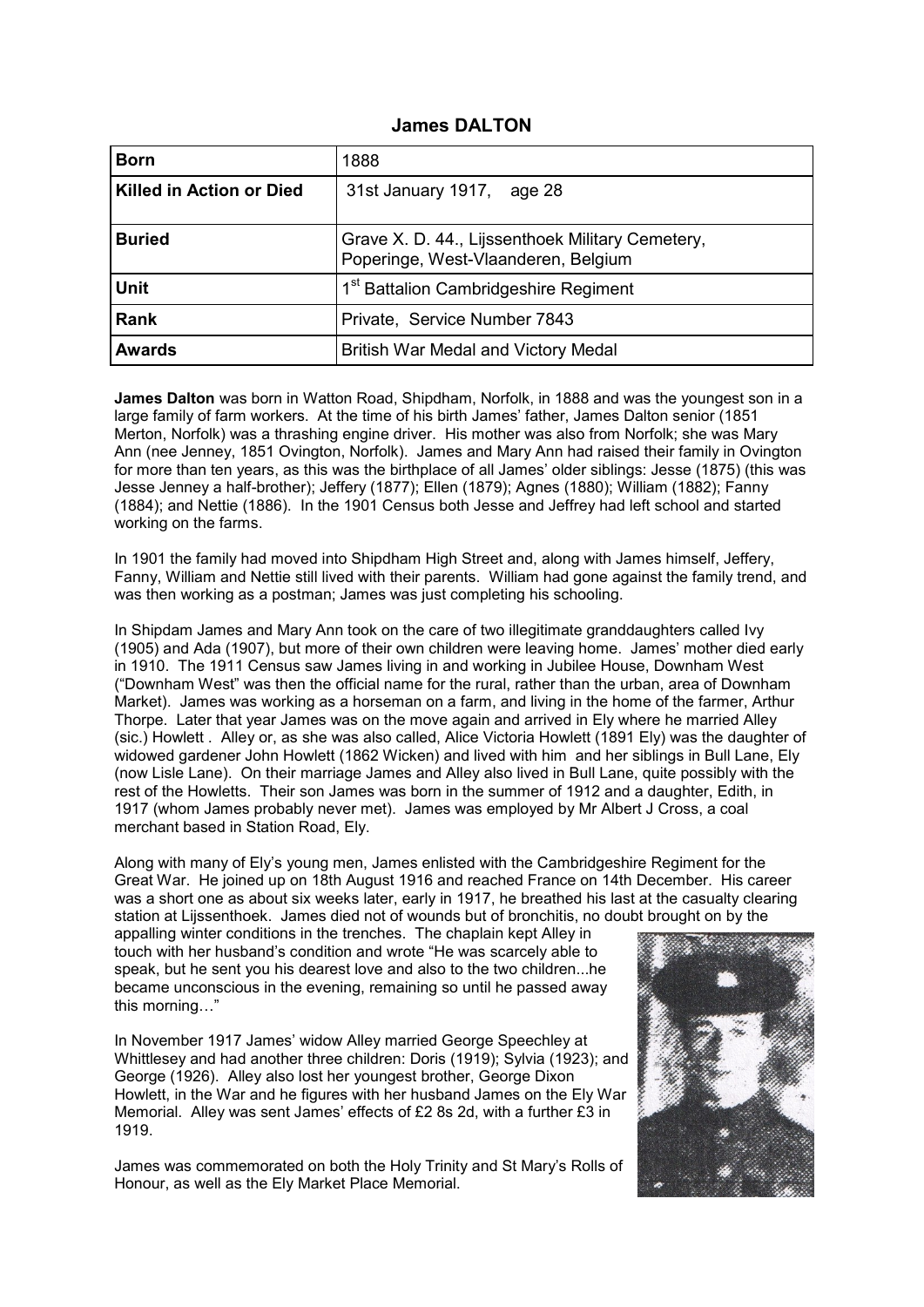### **Thomas Charles DANN**

| <b>Born</b>              | 1895                                                                  |
|--------------------------|-----------------------------------------------------------------------|
| Killed in Action or Died | 12th April 1918, age 23                                               |
| Commemorated             | Panel 11, Ploegsteert Memorial,<br>Comines-Warneton, Hainaut, Belgium |
| <b>Unit</b>              | 40 <sup>th</sup> Battalion Machine Gun Corps                          |
| <b>Rank</b>              | Private, Service Number 123130                                        |
| <b>Awards</b>            | British War Medal and Victory Medal                                   |

**Thomas Charles Dann** was the only son of William Henry Dann (1859 Ely) and Alice Rebecca (nee Brand 1859 Shippea Hill, Ely). He had one older surviving sister called Minnie Rebecca (1888 Chatteris), his older brother William Henry had lived just two years and died about the time Thomas himself was born. Thomas' father William Dann was a colour sergeant in the Militia—Suffolk Regiment (12th Foot) -and his grandfather, another Thomas Dann, had also been a career soldier. William was a well known figure in Ely as "a thorough all-round musician and excellent drill instructor" who made frequent recruiting tours in the villages around Ely, "his fine physique being a factor in his success". William was discharged from his regiment in May 1899, after eighteen years of service, due to ill health and moved his family to run the Dog and Gun Inn on Cambridge Road. Unhappily

for his family he died at home one year later on 5th May 1900. Thomas was just five years old.

In the 1901 Census Tom's widowed mother Alice is shown still running the beerhouse called "The Dog and Gun" at 56 Cambridge Road, Ely. The family also took in boarders, and at this time had a labourer and GER platelayer in the house. In 1911 they were in the same eleven roomed establishment, this time with three boarders. Tom had left school and was working as an errand boy.

Tom was later employed in Ely Post Office for five years and "had numerous friends and acquaintances in the City". It was later said that in this role he "won the esteem of all with whom he was brought into contact".

Given Tom's background, it is not surprising that he became a volunteer reservist and was in the Territorials at the beginning of the War, However he was discharged from the Suffolks as unfit to fight and was not finally called up until August of 1917.

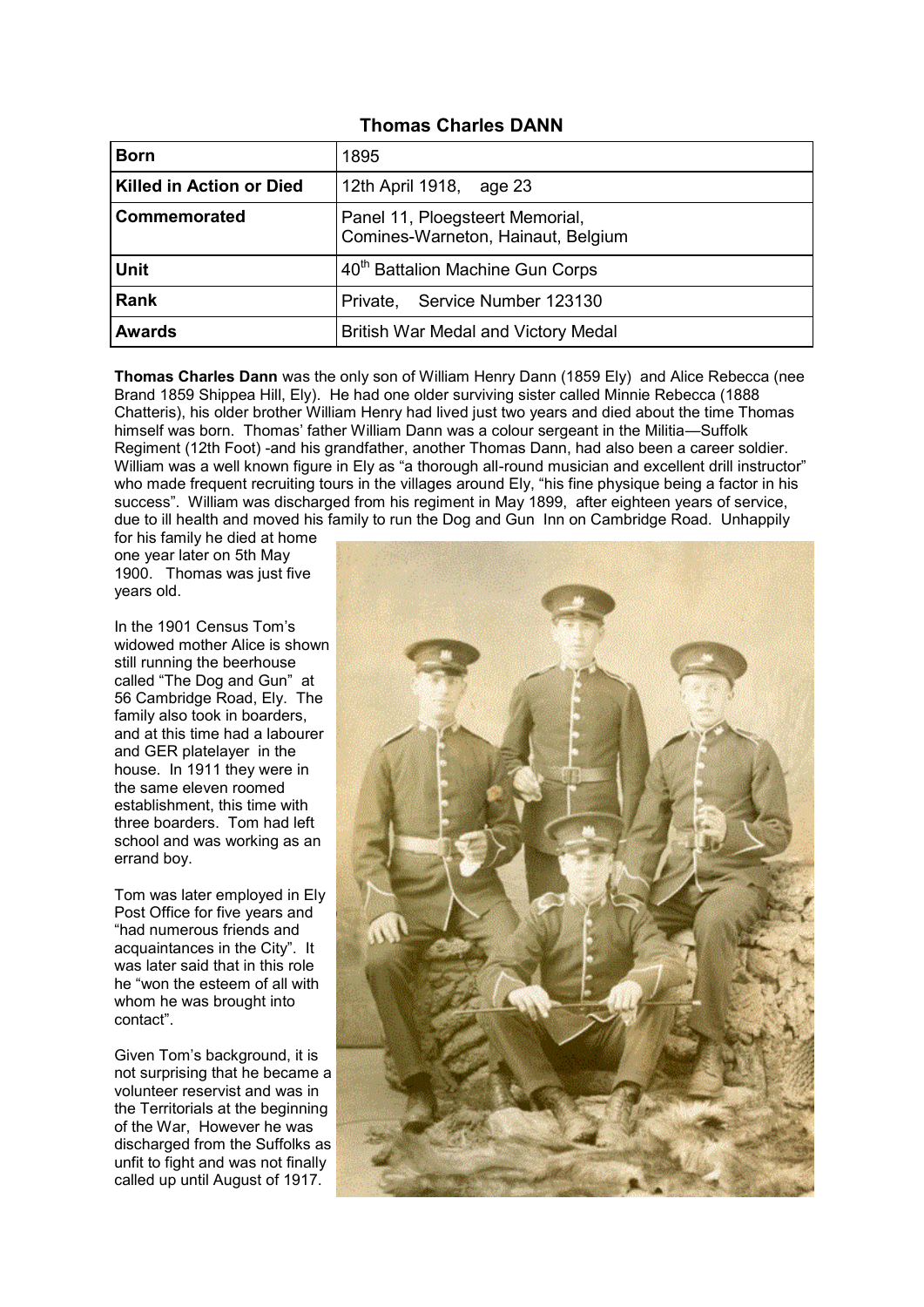*The photograph shows Tom (on the right) in his Territorial days with his friends Billy Cole, Fred Mallion, and Billy Tunnell— Billy Cole also did not survive the war.*

In August 1917 the Ely Standard proudly recorded Thomas' sporting prowess in a military regatta at Mytchett Musketry Camp (near Farborough); he had secured first prize in the tug-of-war and had been leading in the sculling race until he broke a rowlock!

Thomas went to Bury St Edmunds to enlist and was placed first in the Post Office Rifles in the London Regiment (Service Number 375831). He went out to France just before Christmas 1917 with the Machine Gun Corps. The Machine Gun Corps was formed on 14th October 1915, as before this date each infantry battalion had its own machine gun section of an officer and twelve men; to be selected for the Corps, Thomas' proficiency with guns had obviously been recognised. The Machine Gun Companies were reconfigured into Battalions just before Thomas was killed.

At the time of his death Tom's battalion was in the region of Ervillers in France, and in fact only three weeks earlier a Lance Corporal in his battalion received the Victoria Cross for recovering two of the battalion's machine guns which had been lost to the enemy under heavy fire. The battalion was under similar heavy attack in April. The Machine Gun Corps suffered greatly in the War; of the 170,500 officers and men who served in the MGC, by the end of 1918 62,049 of them were killed, wounded or missing. By the end of the intense fighting on 12th April 1918 Thomas Charles Dann was missing presumed dead, along with 1095 soldiers who perished in the same area on the same day and were never found.

Tom's Commanding Officer wrote to the family: *"he was with his gun team in action and when last seen was unwounded*" and held out the hope that Tom had been captured rather than killed. He added *"I cannot speak too highly of the conduct of your son, who could always be relied upon to do his job and do it well."*

Tom's body was never located and it was not until late in May 1919, more than a year after his death, that his mother received the official communication to say that her son was presumed killed on the date he disappeared. His cousin remembers that for the rest of her life Alice Dann never went to bed until the last train had arrived in Ely, just in case Tom was on it—she died in 1937.

Tom is remembered on both the Ely Market Place Memorial and the Memorial in St Mary's Church.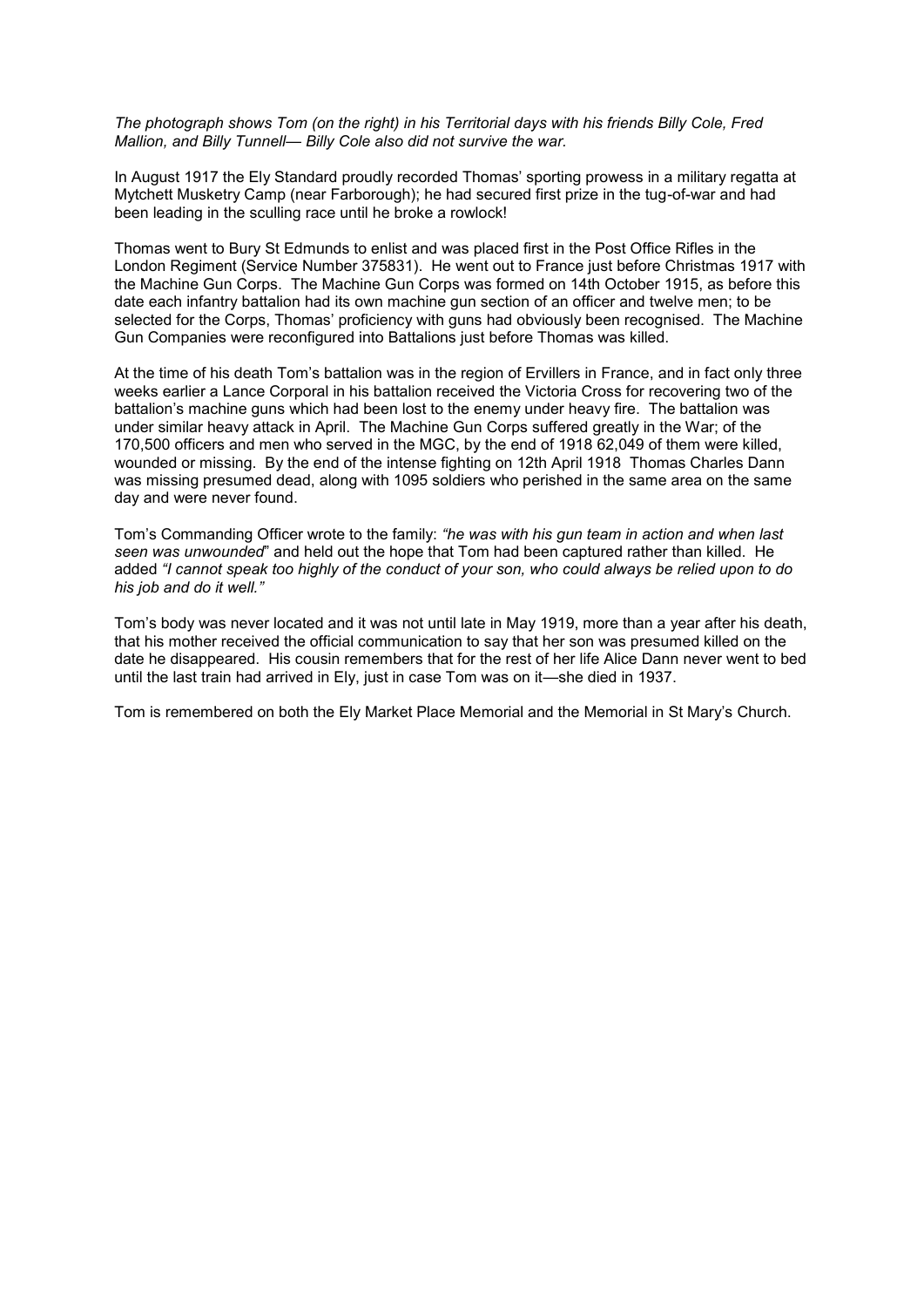| <b>Born</b>              | 9th December 1897                                                                          |
|--------------------------|--------------------------------------------------------------------------------------------|
| Killed in Action or Died | 28th May 1917 age 19                                                                       |
| <b>Buried</b>            | Grave XII. B. 26A., Lijssenthoek Military Cemetery,<br>Poperinge, West-Vlaanderen, Belgium |
| <b>Unit</b>              | 1 <sup>st</sup> Battalion Cambridgeshire Regiment                                          |
| Rank                     | Private, Service Number 326630                                                             |
| <b>Awards</b>            | British War Medal and Victory Medal                                                        |

## **John William DAY**

**John William Day** was born in Prickwillow in December 1897; he was the only son of James Day (1863 Ely) and Lehannah Cross (1876 Ely). He had one older sister Mary Jane (1896 Ely). John was baptised at Prickwillow on 9th January 1898. James was a farm labourer and John followed his father into the same line of work.

In 1901 the Days were living at White Wing in Stuntney and in the 1911 Census the family of four was living in a fairly large cottage of six rooms at Middle Fen Bank, Prickwillow; by this time John had left school and begun working on the farms. It was Leehannah Day who filled out the census form and James authorised it with his mark, a sign that John's father was unable to read and write.



John's mother Lehannah died in the first days of January 1915, at Old Bank, Prickwillow.

As soon as he could enlist in the War John went to Cambridge and was attested into the Cambridgeshire Regiment (originally as service number 4154). He went out to France on 7th October 1916. He fought alongside the other men from Ely on the Somme until he received a severe abdominal wound from a shell on 27th May 1917 while in the lines at Hill Top Farm, North=East of Ypres. He died one day later at the casualty clearing station at Lijssenthoek.

John made his sister Mary his legatee; she received his effects of £511s 11d and a final 10s in 1919.

John was the nephew of George Albert Cross, who lost his life in the War almost exactly a year earlier, and so is commemorated with him at Ely and Prickwillow.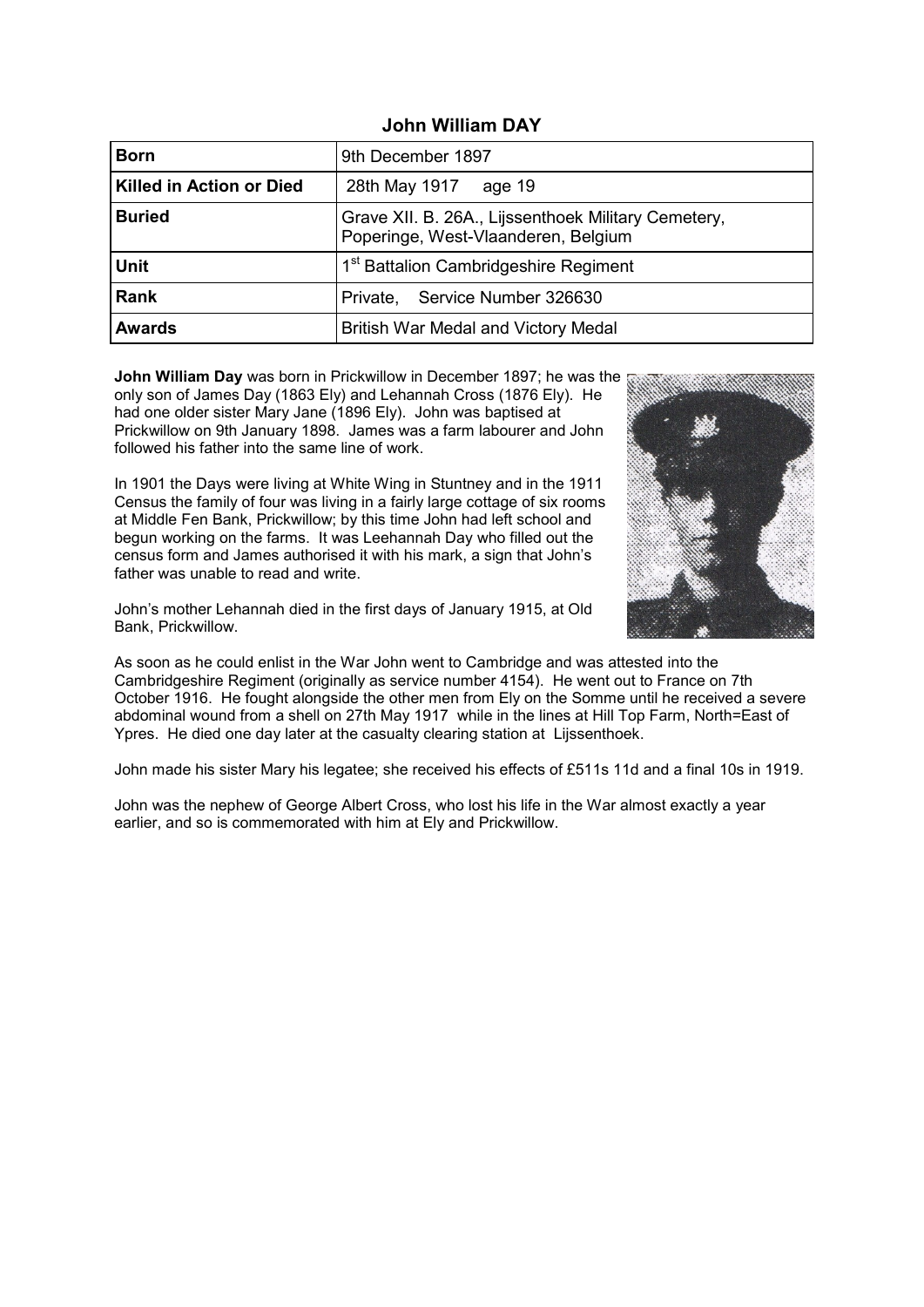## **Edward Henry DENNIS**

| <b>Born</b>              | 1890                                             |
|--------------------------|--------------------------------------------------|
| Killed in Action or Died | 1st July 1916 age 26                             |
| <b>Commemorated</b>      | Pier and Face 2 A 2 C and 2 D, Thiepval Memorial |
| <b>Unit</b>              | 2nd Battalion, West Yorkshire Regiment           |
| <b>Rank</b>              | Sergeant, Service Number 8975                    |
| <b>Awards</b>            | 1914 Star, British War Medal and Victory Medal   |

*The soldier E. Dennis has not been identified with absolute certainty, the information here seems to be the most plausible identification based on readily available materials:*

E. Dennis on the Ely Memorial may *possibly* be Sergeant **Edward Henry Dennis** (1890 Norwich) of the West Yorkshire Regiment. The 1921 list of men of Ely on the county memorial confirms this soldier's name as "Edward Dennis".

Edward was killed in action on 1st July 1916 on the Somme. Although he did not have a personal link with Ely, his widow Maria Sarah Payne and her second husband George Hunt were living in Railway Cottage, Sedge Fen, at the time the Ely War Memorial was constructed, so it is not impossible that Maria put her first husband's name forward for what the inhabitants of Sedge Fen considered to be their local memorial.

Edward was the son of James Dennis (1861 Norwich) and Elvina Adelaide Woods (1865 Norwich). His father was a hawker and his mother a tailoress. He had an older brother James (1887 Norwich) and younger sisters Christina (1893 Norwich) and Roseanna (1895 Norwich). By the 1901 Census Edward's father James had become an auctioneer's porter, while Elvina was working from home as a boot machinist. Edward's brother had also got a job making boots at this point, but Edward himself was still at school.

Edward clearly did not want to work in the Norwich shoe industry and instead became a career soldier; he can be found serving with the West Yorkshire Regiment in the 1911 Census when they were in barracks at Colchester.

As a serving soldier with the West Yorkshire Regiment, Edward would have been based at Malta with the 2nd Battalion at the outbreak of the War. The battalion returned briefly to England before reaching France in November 1914. In 1915 they fought in the battles of Neuve Chapelle, Aubers, and the action of Bois Grenier.

Edward married Maria Payne (1888 Norwich) in Norwich late in 1915 while home on leave. Maria worked in the Norwich shoemaking trade. His own family was at this point living at 90 Magpie Road in Norwich, but had earlier lived in the same area as the Paynes. The marriage was a short lived one, as less than a year later Edward was killed in action on the first day of the Somme. He is commemorated with many thousands of others who fell on that day on the Thiepval Memorial.

Maria received Edward's effects, which amounted to £17 4s 3d with a further £13 10s in 1919. She married George Hunt in 1920 and they moved to Sedge Fen. This second local marriage suggests that she was already resident in the Ely area, and so she and Edward could have moved here after their 1915 marriage. She may have felt particularly moved to place Edward's name on the Ely memorial, knowing that the main memorial in their Norwich home was not going to include any names.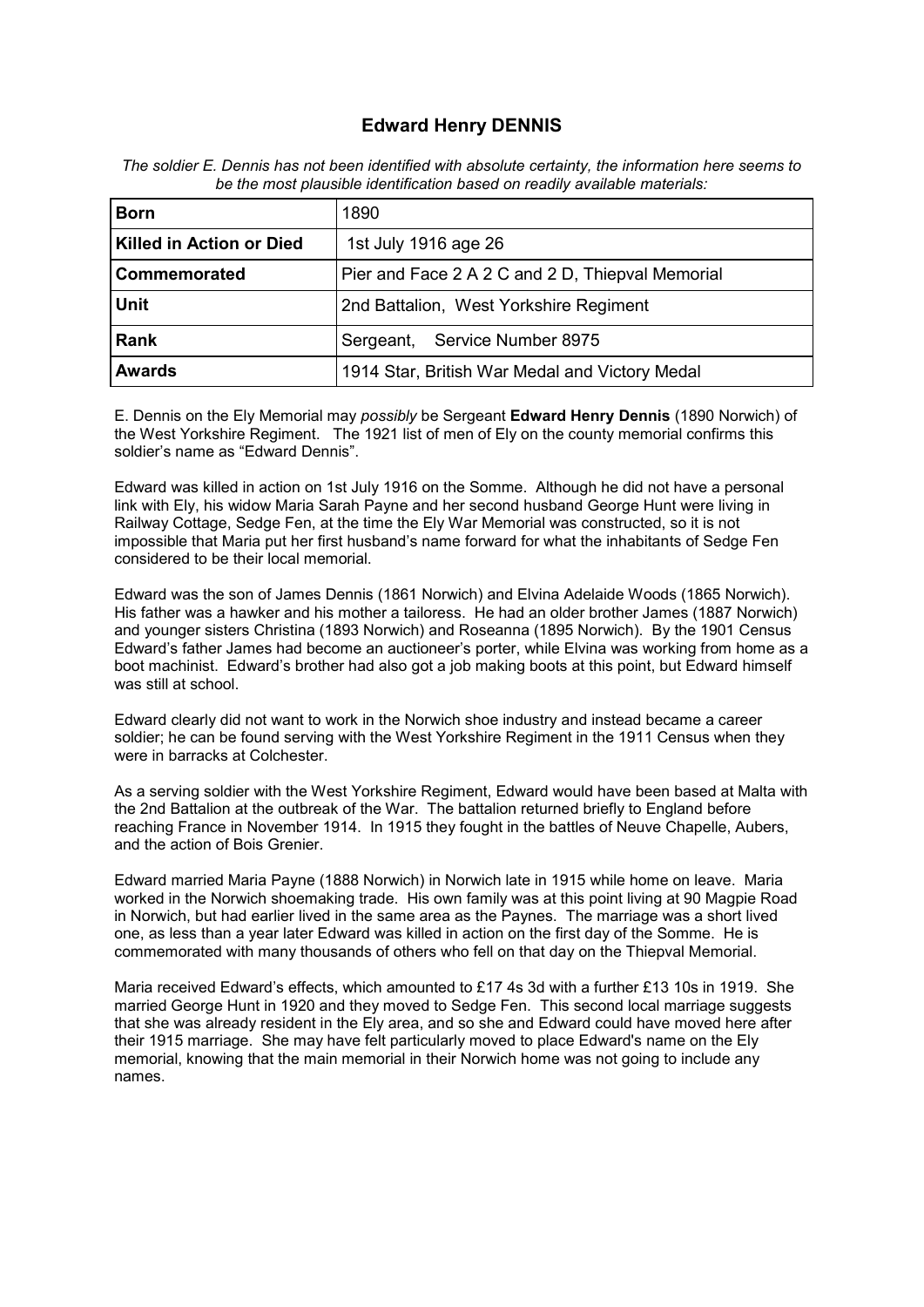### **Horace DENNISS**

| <b>Born</b>                     | 1892                                            |
|---------------------------------|-------------------------------------------------|
| <b>Killed in Action or Died</b> | 11th April 1917, age 25                         |
| Commemorated                    | Bay 4, Arras Memorial,<br>Pas de Calais, France |
| <b>Unit</b>                     | 2 <sup>nd</sup> Battalion Suffolk Regiment      |
| <b>Rank</b>                     | Lance Corporal, Service Number 30741            |
| <b>Awards</b>                   | British War Medal and Victory Medal             |

**Horace Denniss** and his family were members of Ely's Primitive Methodist Church and lived at Portley Hill, between Ely and Littleport. Horace was baptised at the church on 25th September 1892.

Horace's parents were Robert Denniss (1850 Littleport) and Elizabeth (nee Baker 1853 Littleport). Horace was the twelfth child of a family of thirteen, and the youngest boy. His siblings, like himself, were all recorded as born in Littleport, which probably meant Portley Hill on the Ely Road: Kate (1873); John (1875); Susan (1876); Robert (1877); Charles (1879); George (1881); Alice (1883); Sophia (1885); Walter (1887); Hugh (1889); Maud (1891); and Hettie (1894).

Horace's father Robert was a brickmaker, as were his grandfather William Denniss (1816 Littleport) and his father's older brother William (1827 Littleport). In the 1881 Census Robert and his family are shown living next door to his brother and sister-in-law and next door to them were Robert's father William and his stepmother Mary Ann. William senior was the foreman of the brick kiln and his sons were both brickmakers. By the 1891 Census it was Robert Denniss who was foreman at the brickworks; the oldest boys of the family were employed chiefly as farm workers although John drove a hackney carriage. By the time of Horace's birth all of his older brothers who were old enough to work were at the brickworks with his father, so it is perhaps surprising to see in the 1911 Census that only Robert senior was still a brickmaker while Horace himself and those brothers still single and at home (John, Robert, George and Walter) were all farm workers.

On 20th February 1914 Robert died, leaving his widow and family £772 5s 11d. His son John was granted probate and here it is stated John was a brickmaker. This may be an indication that Horace and his brothers were in fact all both brickmakers and farm workers, moving between the two roles according to season and demand.

At the time conscription of single men for the Front became mandatory Horace was working as a horsekeeper for Mr S Covill. In March 1916 his employer requested the Ely Urban Tribunal to exempt Horace from service, as the farm had already lost seventeen men to the War and he was struggling to cope. Horace was refused exemption and Mr Covill took the matter to the Isle of Ely Appeals Committee; exemption was still refused and Horace was directed to enlist on 1st May 1916.

Lance Corporal Horace Denniss went to the Front early on 1917. He fought with the Suffolks on the Somme but was killed in action as the Arras Offensive of 1917 opened in the First Battle of the Scarpe. From 9th April to 16th May, the British, along with Canadian, South African, New Zealand, Newfoundland, and Australian troops attacked German defences near Arras. There were major gains on the first day, followed by stalemate. Over the five weeks of this conflict the British suffered approximately 160,000 casualties and the Germans about 125,000. 18,389 of the British casualties are commemorated on the Arras Memorial to the Missing; of these 327 were soldiers of the Suffolk Regiment, including Horace Denniss.

Elizabeth was sent her son's effects of £3 18s 11d with a further £3 in 1919.

Horace is remembered on both the Ely Market Place Memorial and the Memorial in St Mary's Church.

*Horace is not the only member of the Dennis family to be commemorated in St Mary's Church as his great grandfather John Dennis was a leader of the Littleport rioters and was hanged at Ely and buried in St Mary's churchyard.*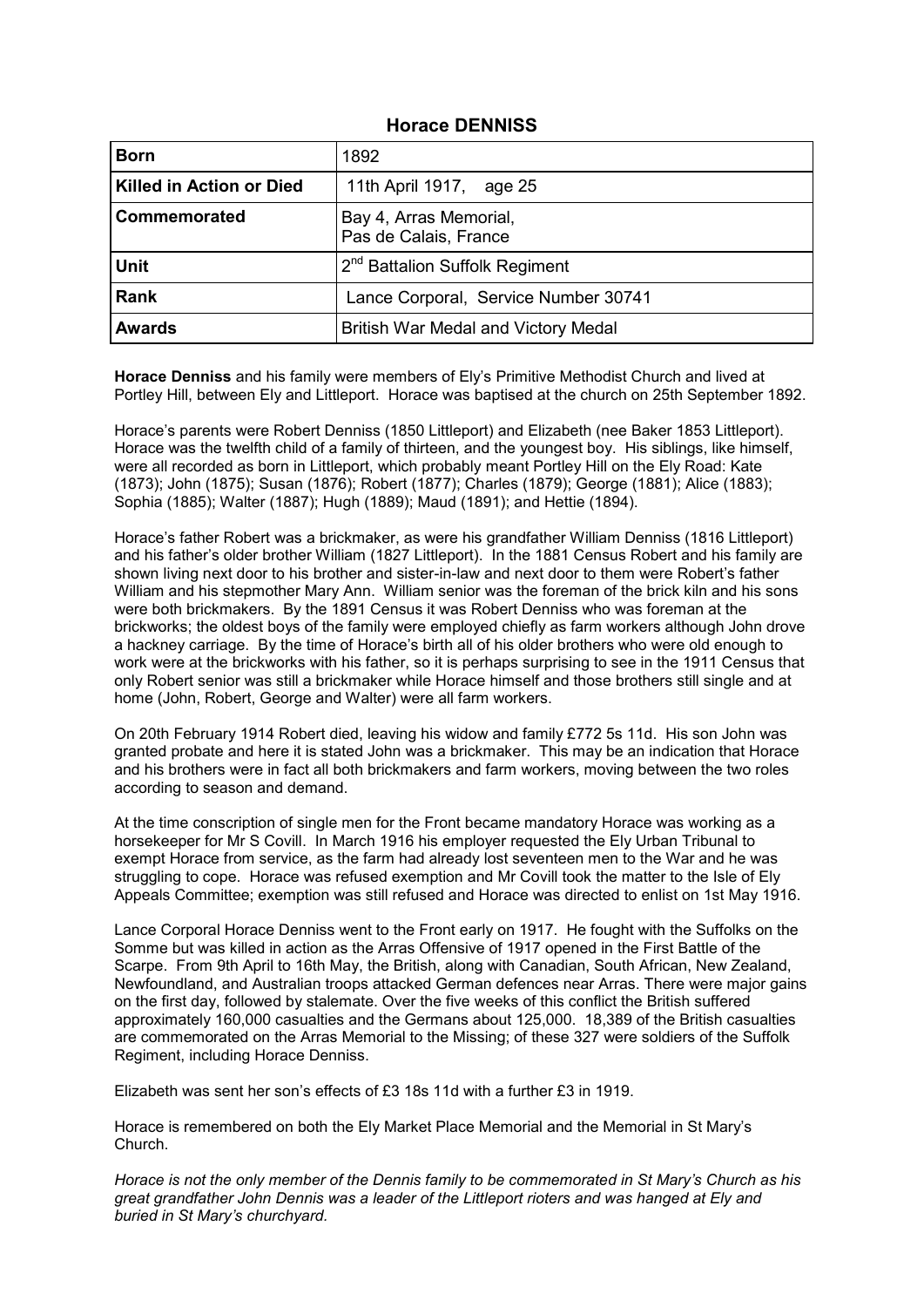| <b>Born</b>              | 2nd February 1897                                                      |
|--------------------------|------------------------------------------------------------------------|
| Killed in Action or Died | 22nd August 1918 age 21                                                |
| <b>Buried</b>            | Grave I. G. 6., Ribemont Communal Cemetery Extension,<br>Somme, France |
| <b>Unit</b>              | 1 <sup>st</sup> /1 <sup>st</sup> Battalion Cambridgeshire Regiment     |
| Rank                     | Private, Service Number 326209                                         |
| <b>Awards</b>            | British War Medal and Victory Medal                                    |

# **George Samuel DEXTER**

**George Samuel Dexter** was actually registered and baptised as Samuel George Dexter, but it is clear from other records that he and his family used the name George, probably because his father was also called Samuel. George was born in South Tottenham, London, but his baptism took place in Market Deeping, Lincolnshire six months later on 5th August 1897. His father Samuel Dexter (1868) was originally from South Luffenham in Rutland but his family had been living in Market Deeping for many years so George was baptised in the paternal home. George's mother Clara Sarah Kriens (1865) was originally from Prescott in Lancashire and she and Samuel had met and married when they were both working in London. George was the only boy of the family, but he had three sisters called Gladys (1893 Stoke Newington), Laura (1900 West Green, London) and Barbara (1902 Bury St Edmunds).

It is clear that George's family was frequently on the move and this is explained by the fact that in the 1901 Census Samuel describes his employment as plumber and a tinker. In 1901 they were in Orchard Street, Whittlesey, Cambridgeshire, and a year later they were in Bury St Edmunds when Barbara was born. By 1911 they were living in Silver Street in Ely and Samuel was working as a painter and plumber; George himself was no longer in school but he is not shown as in employment. The family must have finally finished wandering and settled in Ely, as they were still there a decade later when the War Memorial was commissioned.

George enlisted in the Cambridgeshire Regiment in Cambridge (originally service number 3259) with many other young men from Ely. In the local newspaper he is included in the list of former members of Ely's Scout Troop who had volunteered/

George would have seen service on the Somme and Passchenedaele. On 28th September 1917 he was injured with shell wounds to the right buttock and head . After recuperating he was returned to the Front until, tragically, he was killed in action, as the War was moving towards its close, in the Battle of Bapaume. On the day George died his battalion was advancing to take the Bray –Meaulte



Road. The night before the Germans had filled the intervening valley with gas shells and during the first hundred or so yards the British attack was straight into the face of very heavy shelling and machine gun fire during which the Cambridgeshires suffered about 60 casualties. The expected tank support did not arrive. George may have survived long enough to see the rare sight of a cavalry charge against the Germans but, like the cavalry, he did not survive.

George is remembered on the Ely Market Place Memorial and in St Mary's Church.

Clara was sent George's effects of £24 16s 10d, with a final settlement of £20 15s 6d the following year.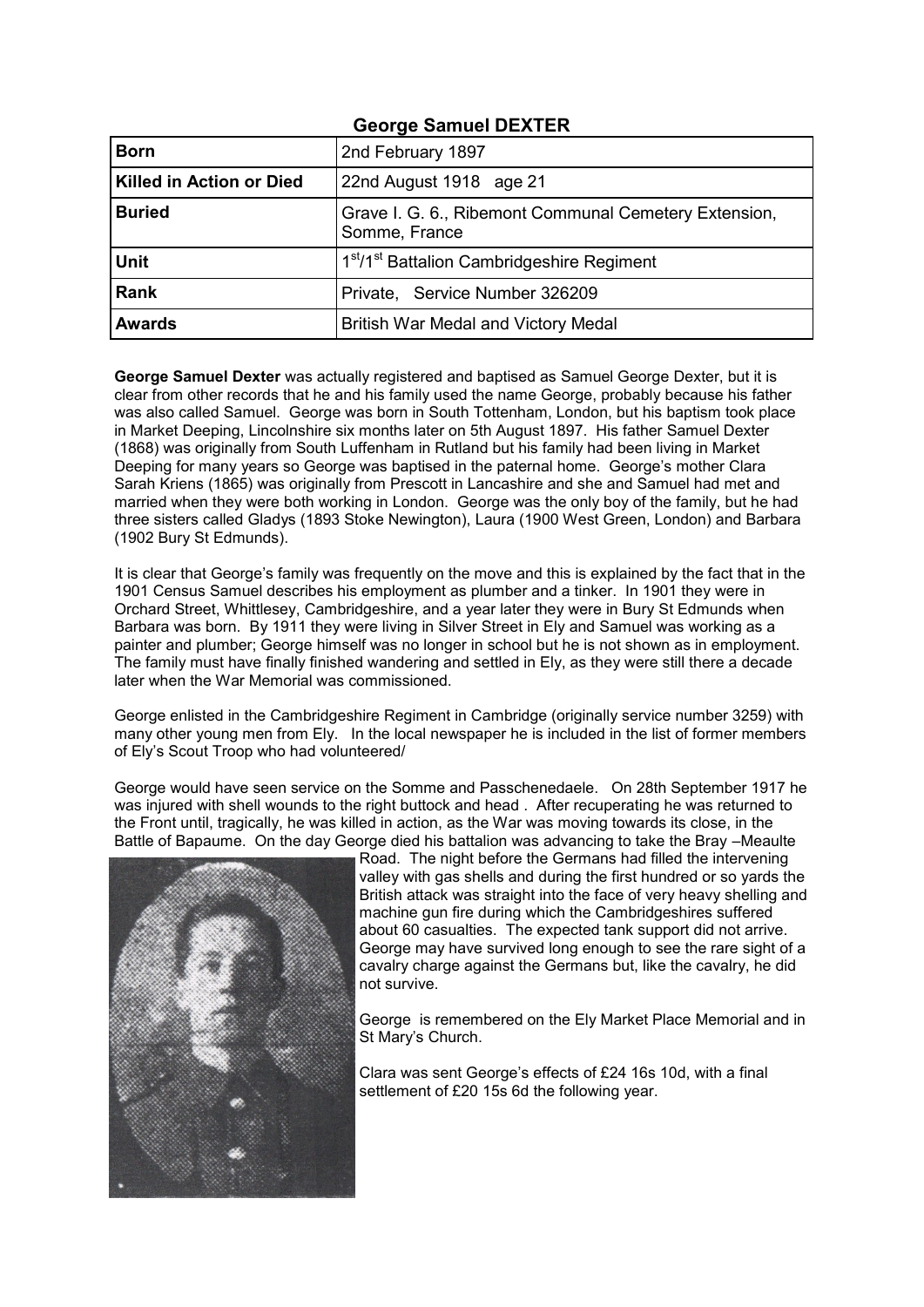#### **Bert DORLING**

| <b>Born</b>                     | 1897                                                                                   |
|---------------------------------|----------------------------------------------------------------------------------------|
| <b>Killed in Action or Died</b> | 25th August 1918 age 21                                                                |
| Commemorated                    | Panel 6, Vis-en-Artois Memorial,<br>Pas de Calais, France                              |
| <b>Unit</b>                     | 2 <sup>nd</sup> /5 <sup>th</sup> Battalion Duke of Wellington's (West Riding Regiment) |
| <b>Rank</b>                     | Private, Service Number 235616                                                         |
| <b>Awards</b>                   | British War Medal and Victory Medal                                                    |

**Bertram "Bert" Dorling** was born in Prickwillow in 1897 and was the son of John Dorling (1868 Ely) and Sophia Matilda (nee Barrett 1867 Brandon, Norfolk). John Dorling was a farm worker and this was the career Bert also followed.

Bert was the oldest son of John and had an older sister Violet (1895 Prickwillow) and three younger siblings called Hilda (1898 Prickwillow), Wilfred (1901 Ely) and Matilda (1905 Ely). The family had moved out of Prickwillow onto accommodation on Oakey Farm, Lynn Road, Ely, by 1901 and John was working there as a horsekeeper.

Shortly after Matilda's birth, Bert's mother Sophia died early in 1906.

Bert's father remarried in 1910 to (Ruth) Victoria Bragg (1888) and in the 1911 Census the family were together at 22 West Fen Road, Ely and there was a new baby in the family, Bert's half brother John William Dorling (1910 Ely) - Victoria had been heavily pregnant at the time of her marriage. By this time Bert had left school and was working on the local farms.

The family must have attended St Peter's Church in Broad Street, as Bertram appears on the church's memorial, but at some point they also attended the Countess of Huntingdon's Free Church in Chapel Street, Ely.

In the autumn of 1913 Bert's sister Violet married George Gage (1890 Mildenhall), another local farm worker and quite possibly a friend of Bert. Two of George's brothers can also be found commemorated on the Ely Market Place Memorial alongside Bert, although George himself survived the War.

Bert's twelve year old brother Wilfred died in March of 1914

There were more untimely deaths in the family as baby Emily was born and died after nine days in May of 1913 at the family home in Lynn Road. However, John and Victoria did have more healthy children together: Victoria in 1914, Mary in 1918 (who died at nine months), Bertram in 1921, May in 1923 (who died aged one month) and Rhoda in 1926. Baby Bertram was clearly named after his older half-brother Bert who had died three years earlier.

Bertram (who enlisted in September 1915 at Cambridge as just "Bert") fought first with the Yorkshire Regiment (with the service number 7598) and then with the Duke of Wellington's (West Riding Regiment). .Bert's battalion fought on the Ancre and in the Arras Offensive. He was killed by a shell near Bapaume during the "Advance to Victory" as his Battalion was moving on the villages of Behagnies and Sapignies; he was just one of 9,829 men who fell in the period from 8th August 1918 to the Armistice and whose burial place is unknown.

John was sent his son's effects, which amounted to £18 5s 10d, with a further £14 in 1919.

Bert is remembered on the Ely Market Place Memorial and in St Mary's Church as well as in the Countess of Huntingdon's Church. This casualty also appears on the St Peters memorial as Bertram Downing of Lynn Road, Ely. The street name on the memorial helps us confirm that the name on the St Peters memorial should in fact be that of Bert Dorling.